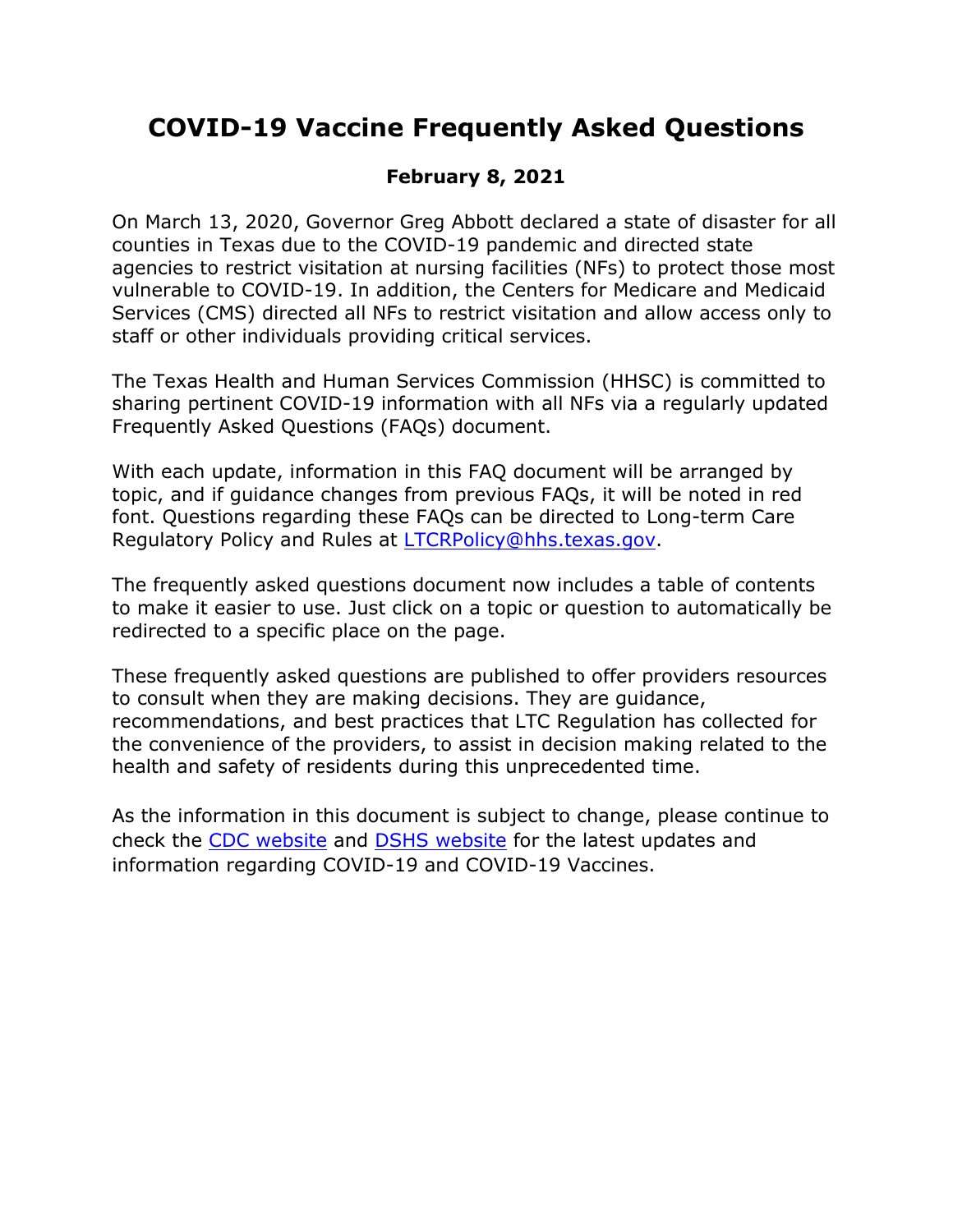# **Contents**

| Question: How do long-term care facilities get COVID-19 vaccine?  4                                                                                                                                                                                             |
|-----------------------------------------------------------------------------------------------------------------------------------------------------------------------------------------------------------------------------------------------------------------|
| <b>Question:</b> If we signed up to be a vaccine provider and signed up for the federal<br>pharmacy partnership program, how will vaccines be allocated? If a provider signed<br>up for both, would it get the vaccine through the partnership or directly?     |
| <b>Question:</b> How will enrolled COVID-19 vaccine providers be assigned to identified<br>groups to be vaccinated first under the Vaccine Allocation Guiding Principles?7                                                                                      |
| <b>Question:</b> How does the federal Pharmacy Partnership for Long Term Care<br>Program overlap or not with state efforts to vaccinate both residents and staff? We<br>are currently unclear about the differing roles of the state vs. federal                |
|                                                                                                                                                                                                                                                                 |
| Question: Will the initial vaccine allocation include LTC residents as well as staff?<br>Are resident and staff initiatives (phase 1A) happening concurrently with the initial                                                                                  |
| Question: Does facility "staff" include contractors and consultants?  9                                                                                                                                                                                         |
| <b>Question:</b> Will residents and staff who have recovered from COVID-19 receive the                                                                                                                                                                          |
| <b>Question:</b> Will LTC staff receive the vaccine at the same time as hospital staff?  9                                                                                                                                                                      |
| <b>Question:</b> What about Local IDD Authority (LIDDA) staff, who are service                                                                                                                                                                                  |
| <b>Question:</b> Can Home and Community-based Services (HCS) group home providers<br>register for the federal Pharmacy Partnership Program? As this will not be the only<br>shipment of doses made available, will they be able to register at a later date?  9 |
| <b>Question:</b> What other high-risk congregate settings will be prioritized for<br>vaccination, and how will that effort be coordinated? For example, independent                                                                                             |
|                                                                                                                                                                                                                                                                 |
| Question: How will vaccinations be scheduled and administered for Phase 1A?11                                                                                                                                                                                   |
| <b>Question:</b> Can the COVID-19 vaccine be administered with other vaccines (i.e.                                                                                                                                                                             |
| <b>Question:</b> If someone received monoclonal antibodies for treatment of COVID-19,                                                                                                                                                                           |
| <b>Question:</b> Does the second dose have to be the same type of vaccine or from the                                                                                                                                                                           |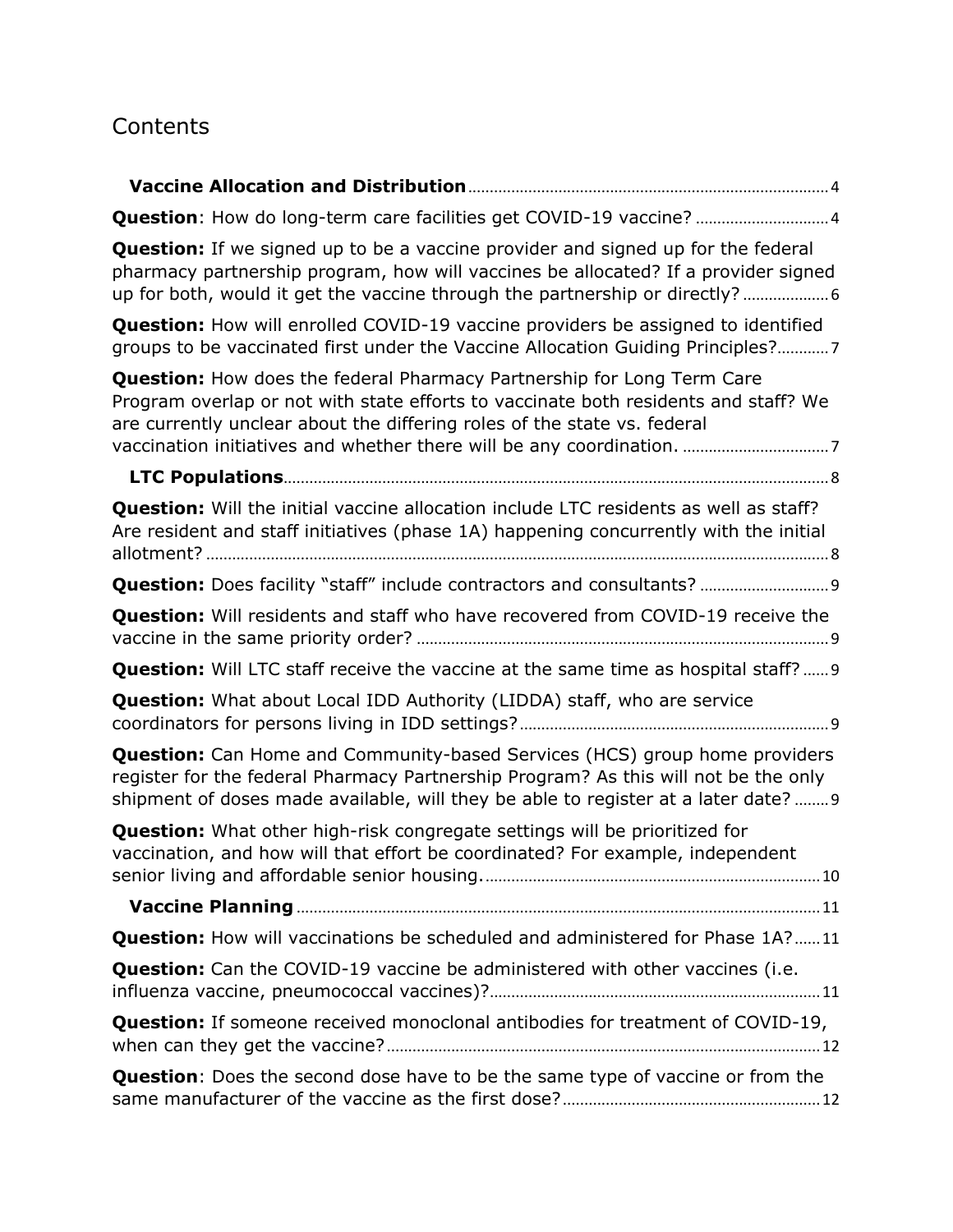| <b>Question:</b> When the pharmacy partners, such as CVS, Walgreens, or HEB staff,<br>come to the facility to vaccinate residents, will they also vaccinate any staff who                                                                                                                                                                                                                                                                                                                                                      |
|--------------------------------------------------------------------------------------------------------------------------------------------------------------------------------------------------------------------------------------------------------------------------------------------------------------------------------------------------------------------------------------------------------------------------------------------------------------------------------------------------------------------------------|
| <b>Question:</b> What happens if someone misses the 28-day timeline for the $2^{nd}$ dose,                                                                                                                                                                                                                                                                                                                                                                                                                                     |
| Question: Does DSHS plan to have a uniform consent form for the vaccine?13                                                                                                                                                                                                                                                                                                                                                                                                                                                     |
| <b>Question:</b> Will the vaccine be a one-time vaccination or be something that needs                                                                                                                                                                                                                                                                                                                                                                                                                                         |
| Question: Does DSHS plan to adjust guidance based on vaccines, i.e., guidelines<br>on cohorting, staffing, and other precautions? Some residents and staff will refuse,<br>so how does that impact guidance on quarantine? What if staff refuse because of a<br>physician saying it's contraindicated? For example, do staff who refuse to vaccinate<br>need to follow more stringent PPE requirements? Would residents who refuse to<br>vaccinate need to follow all current precautions, such as masks, physical distancing, |
| <b>Question:</b> If someone participated in the clinical trials and received the vaccine                                                                                                                                                                                                                                                                                                                                                                                                                                       |
| <b>Question:</b> Based on the CDC guidance to hold off tuberculin skin test (TST) for 4<br>weeks and prioritizing vaccine, is HHSC providing some guidance around this? 14                                                                                                                                                                                                                                                                                                                                                     |
| <b>Question:</b> If a person doesn't have insurance, will they still be able to be                                                                                                                                                                                                                                                                                                                                                                                                                                             |
|                                                                                                                                                                                                                                                                                                                                                                                                                                                                                                                                |
| <b>Question:</b> A fever is a known side effect of the vaccine. If someone gets the<br>vaccine and then has a fever, would that mean that they fail screening and would                                                                                                                                                                                                                                                                                                                                                        |
| <b>Question:</b> Is it safe to give the vaccine to residents or staff with active COVID-19<br>infection or those in quarantine because of possible exposure? Can a resident get                                                                                                                                                                                                                                                                                                                                                |
| <b>Question:</b> What safety precautions should we be aware of? Are there any                                                                                                                                                                                                                                                                                                                                                                                                                                                  |
| <b>Question:</b> What should we counsel residents and staff about regarding the                                                                                                                                                                                                                                                                                                                                                                                                                                                |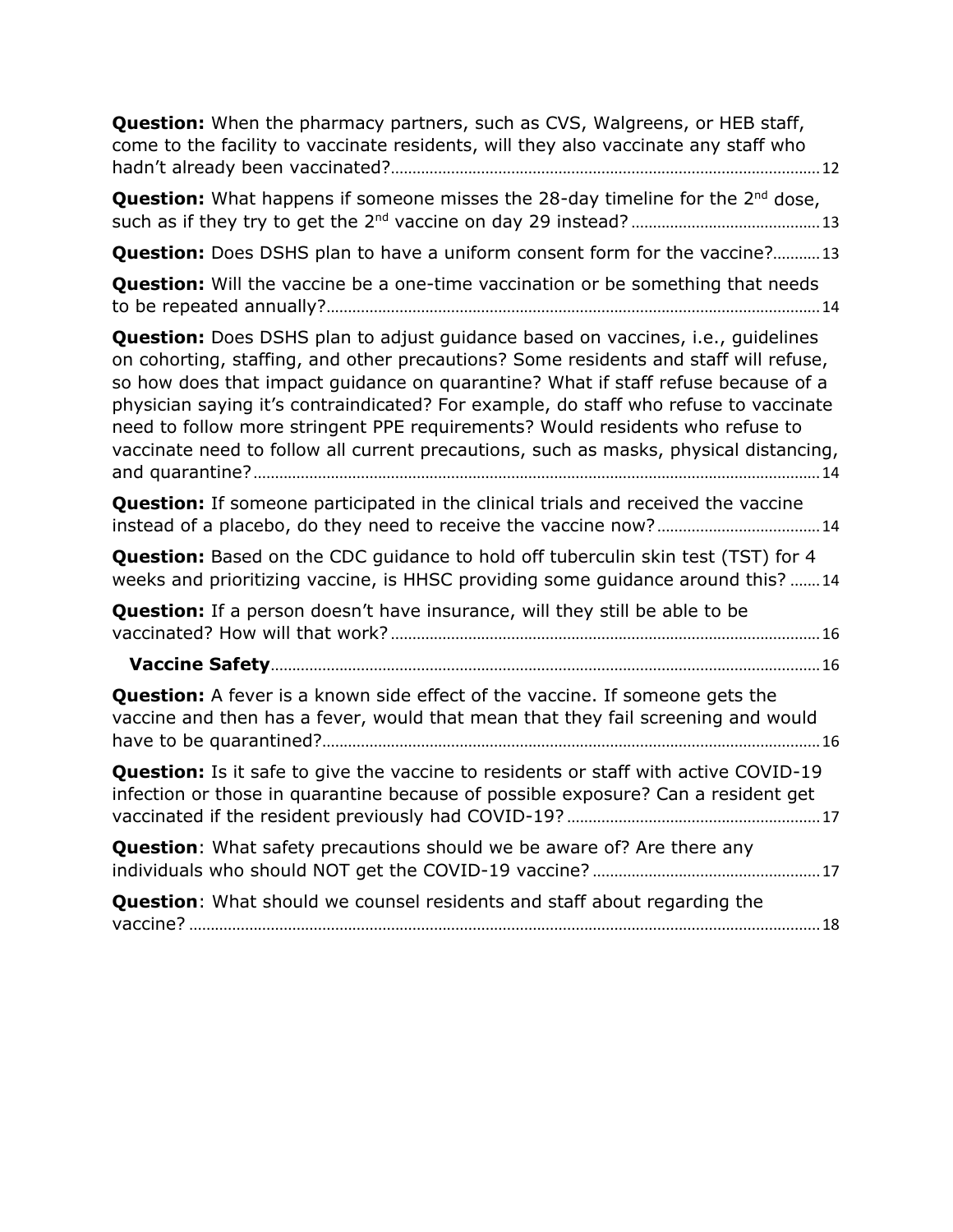## **Vaccine Allocation and Distribution**

<span id="page-3-1"></span><span id="page-3-0"></span>**Question**: How do long-term care facilities get COVID-19 vaccine? **Response**: Long-Term Care (LTC) facilities serve populations particularly vulnerable to COVID-19 infection. LTC residents, and those who care for them, are considered a priority for vaccination in Texas' strategy against the COVID pandemic. They are categorized as Phase 1A in the Texas vaccination plan and are eligible to receive vaccinations.

#### **Eligible Individuals include:**

Residents and the LTC Staff working directly with these vulnerable residents in nursing facilities; assisted living facilities; state supported living centers (SSLCs); community-based intermediate care facilities for individuals with an intellectual disability or related condition (ICFs/IID) regardless of size; and small group home residence settings (three and four person residences) that are owned and operated by a certified Home and Community-based Services (HCS) Medicaid Waiver Program provider.

#### **Eligible facilities include:**

- Nursing Facilities
- Assisted-Living Facilities
- State Supported Living Centers (SSLCs)
- Community-based intermediate care facilities for individuals with an intellectual disability or related condition (ICFs/IID) regardless of size
- Small group home residence settings (three and four person residences) that are owned and operated by certified Home and Community-based Services (HCS) Medicaid Waiver Program providers.

### **Providers include:**

- Direct Care Providers
- Physicians
- Nurses
- Personal Care Assistants
- Direct Care Staff
- Custodial
- Food Service Staff

*Any DSHS authorized vaccine provider in Texas may vaccinate any of the above facilities or individuals without need for specific state permission.*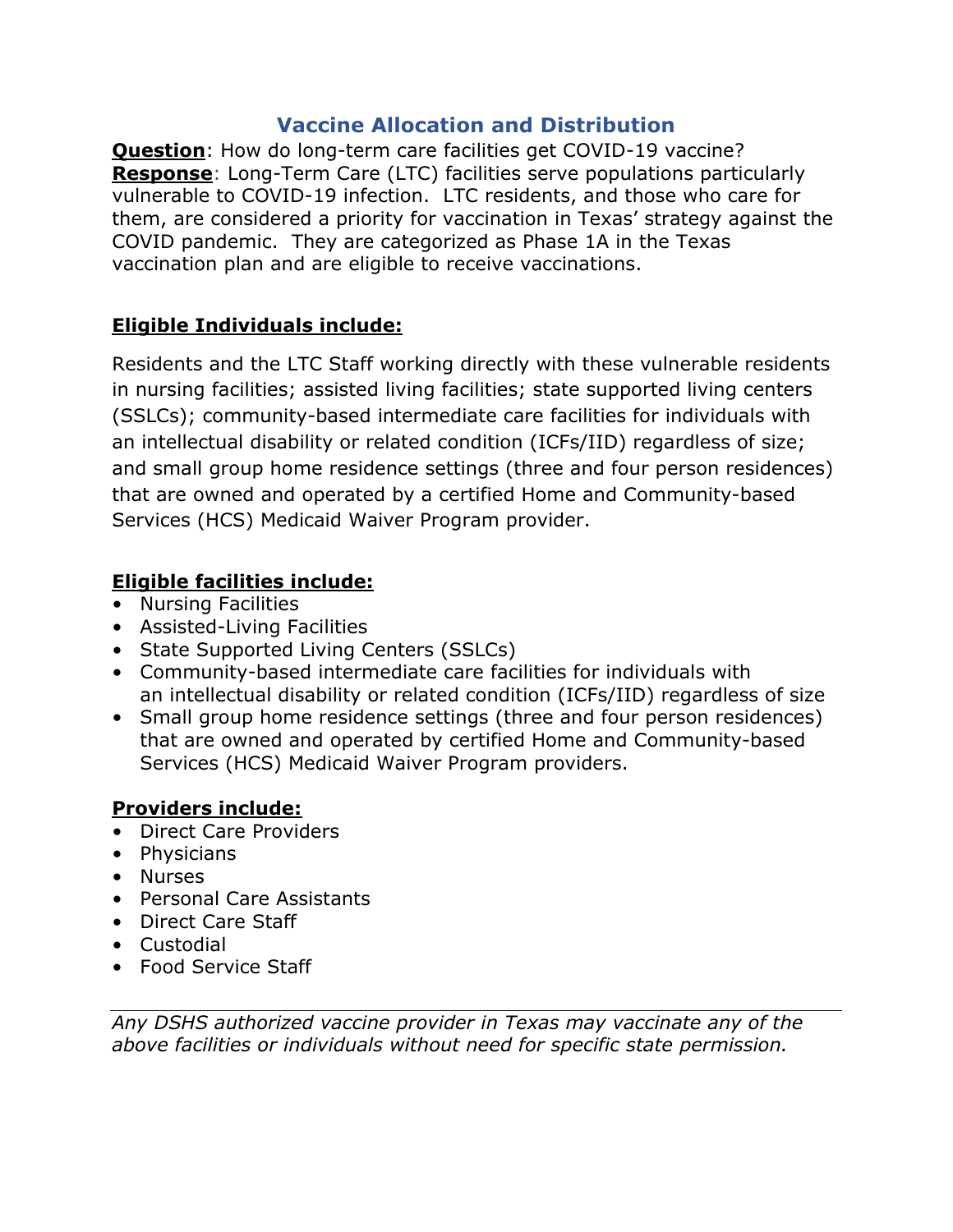The Federal-Pharmacy Program is currently closed to new enrollments. Facilities enrolled have been contacted by the CDC and were matched with large pharmacy chains to coordinate COVID-19 vaccine needs for both facility staff and residents. The state has limited involvement in this program.

LTC residents and staff, along with outside organizations that assist in caring for these vulnerable individuals, have the following options available as the Federal Pharmacy Program is now closed.

#### **Option 1:**

Enroll as a Texas Vaccine Provider with the Department of State Health Services (DSHS) to directly receive and administer the vaccine. How to become a COVID-19 Vaccinator, enrollment and requirements can be found here: [https://dshs.texas.gov/coronavirus/immunize/provider](https://dshs.texas.gov/coronavirus/immunize/provider-enrollment.aspx)[enrollment.aspx](https://dshs.texas.gov/coronavirus/immunize/provider-enrollment.aspx)

#### **Option 2:**

Partner with vaccinators with whom there is an existing vaccination relationship (i.e. for those who provide flu shots, shingles, etc., to the facility or group.)

*Note: Partner must be enrolled and approved with Texas as a Covid-19 Vaccine Provider*

- Facility to contact provider directly to arrange on-site vaccination of your staff and residents
- Vaccine will be shipped directly to approved Covid-19 Vaccine Provider (facilities will not receive shipments)

#### **Option 3:**

Contact local vaccine providers to include local or regional health departments, EMS, or pharmacies. As more vaccine becomes available, local providers will have greater flexibility in vaccine acquisition and distribution.

#### **To find a potential vaccine provider:**

[https://tdem.maps.arcgis.com/apps/webappviewer/index.html?id=3700a848](https://tdem.maps.arcgis.com/apps/webappviewer/index.html?id=3700a84845c5470cb0dc3ddace5c376b) [45c5470cb0dc3ddace5c376b](https://tdem.maps.arcgis.com/apps/webappviewer/index.html?id=3700a84845c5470cb0dc3ddace5c376b)

#### **To find your public health service provider:**

<https://www.dshs.texas.gov/regions/2019-nCoV-Local-Health-Entities/>

# **General Information regarding vaccine is contained at:**

<https://www.dshs.texas.gov/coronavirus/immunize/vaccine.aspx>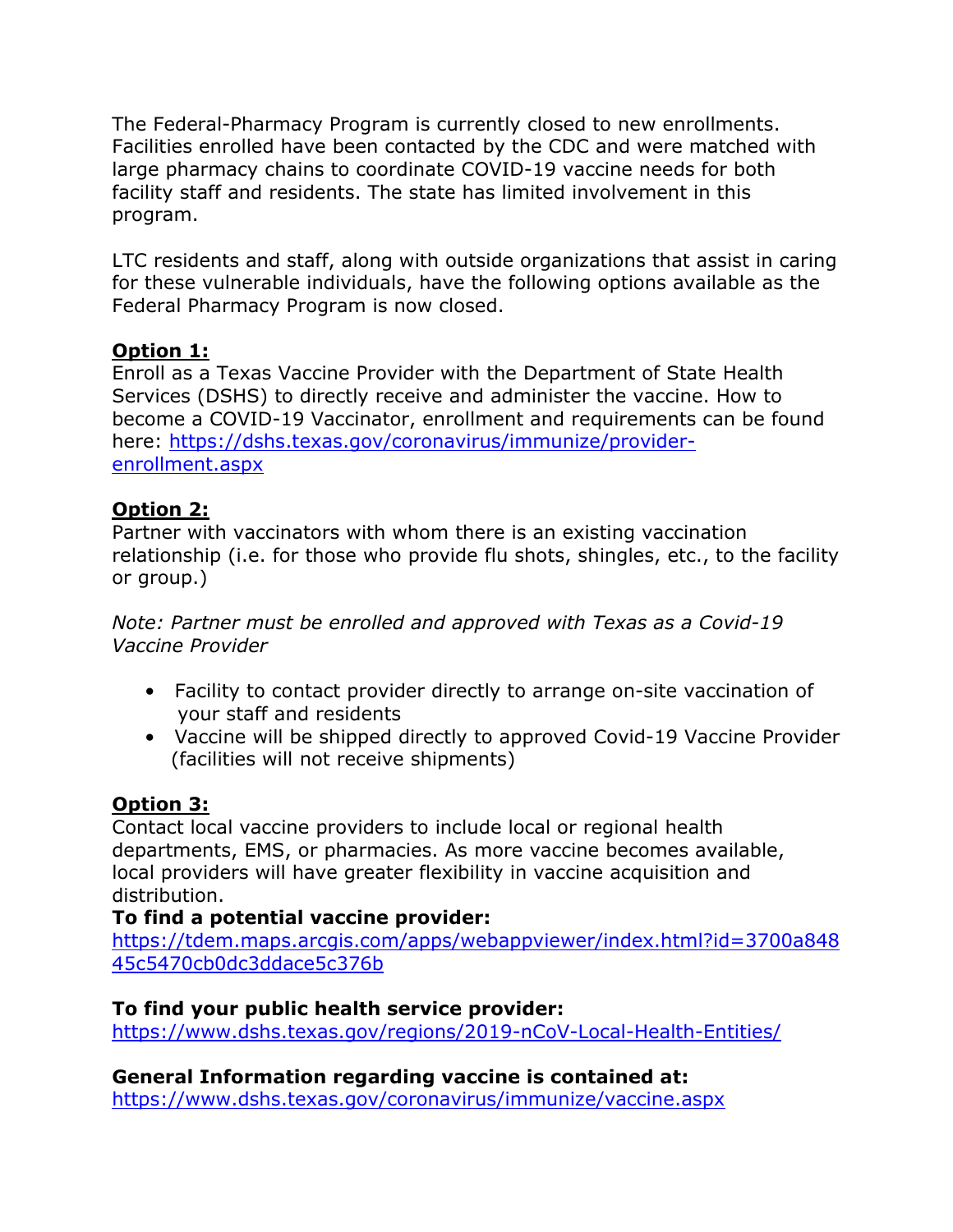#### **Option 4**

If LTC's are unable to find a solution or have questions an email can be sent to: [Vaccine.LTCF@dshs.texas.gov](mailto:Vaccine.LTCF@dshs.texas.gov)

Subject Line: "LTC Unable to Find Vaccine Provider" *The state has limited vaccination capabilities beyond what is previously noted, however, will use this information in matching facilities when able.*

<span id="page-5-0"></span>**Question:** If we signed up to be a vaccine provider and signed up for the federal pharmacy partnership program, how will vaccines be allocated? If a provider signed up for both, would it get the vaccine through the partnership or directly?

**Response:** DSHS will coordinate with facilities and LTC providers that registered for both initiatives to determine which will be used for initial distribution of vaccines.

Facilities and LTC providers that signed up for the federal Pharmacy Partnership Program and are not registered as Texas vaccine providers will receive on-site vaccination through CVS, Walgreens, or another pharmacy. If your facility already signed up for this program, please contact the established pharmacy partner directly for questions regarding the scheduling of vaccine administration.

For Walgreen's: Reach out to your local vaccine lead with any questions. If you need contact information, please email [immunizeLTC@walgreens.com](mailto:immunizeLTC@walgreens.com)**.** Please visit the [LTC Facility COVID-19 Vaccination Program](https://www.walgreens.com/topic/findcare/long-term-care-facility-covid-vaccine.jsp) for additional resources.

For CVS: Email [CovidVaccineClinicsLTCF@CVSHealth.com](mailto:CovidVaccineClinicsLTCF@CVSHealth.com) or call 833-968- 1756 for vaccine coordination questions. See CVS's [COVID-19: Vaccination FAQs](https://cvshealth.com/covid-19/vaccine-faq) for additional information.

For other questions about the federal pharmacy partnership program, please contact [eocevent494@cdc.gov.](mailto:eocevent494@cdc.gov)

Some LTC facilities registered as Texas vaccine providers and chose not to enroll in the federal program. Facilities registered as vaccine providers will receive an allocation of vaccines from the state. Per the **DSHS Vaccine FAQs**, once registration has been completed, a facility will have the option to "prebook" or request to receive vaccine. For questions or more information on this program, please email [COVID19VacEnroll@dshs.texas.gov,](mailto:COVID19VacEnroll@dshs.texas.gov) or call the DSHS COVID-19 vaccine provider hotline at 877-835-7750.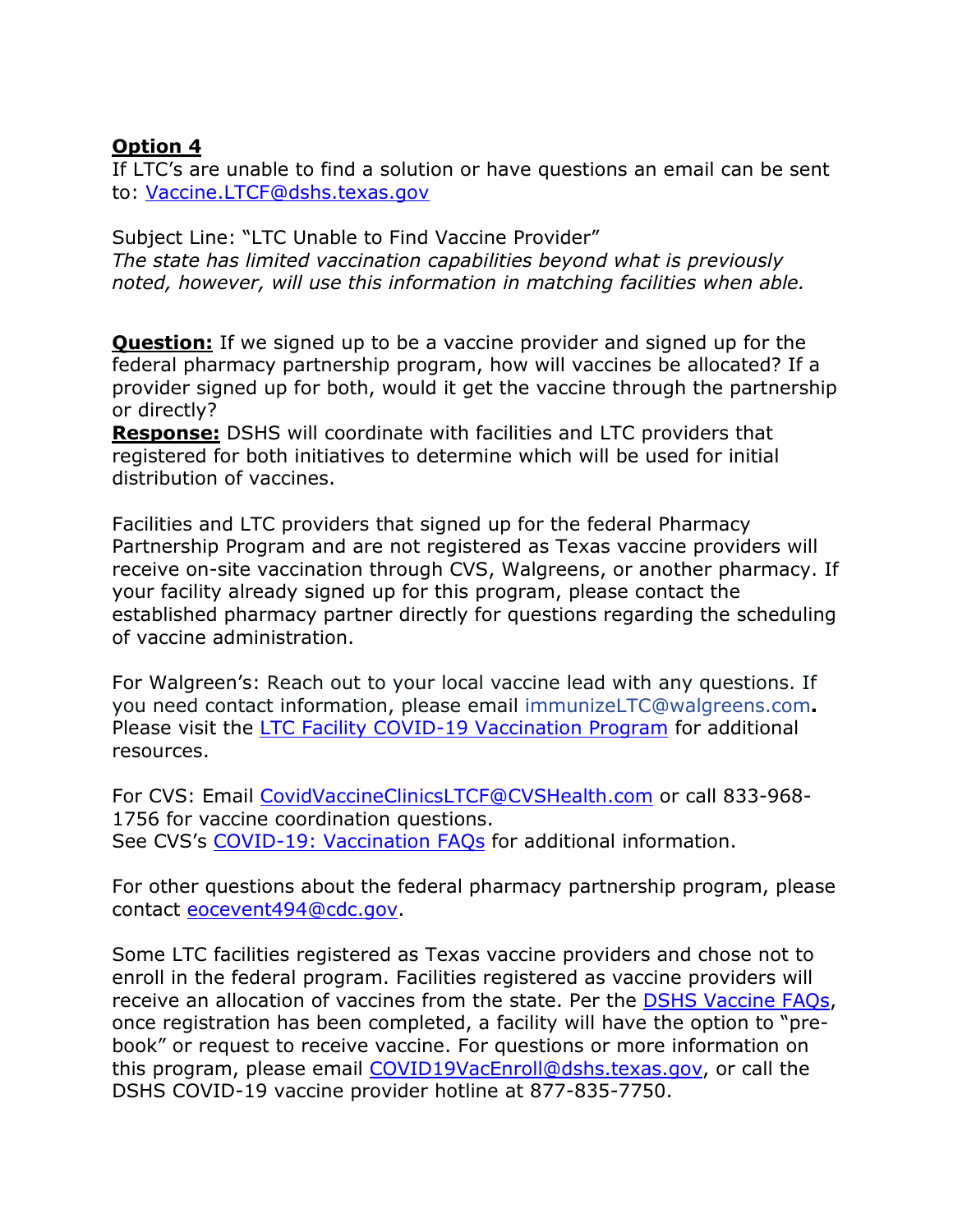<span id="page-6-0"></span>**Question:** How will enrolled COVID-19 vaccine providers be assigned to identified groups to be vaccinated first under the Vaccine Allocation Guiding Principles?

**Response:** Assignment is based on information provided by each vaccine provider when they enrolled. They were asked to specify the number of people in each critical population group they serve. In the very earliest stages, the choice of providers is also based on provider type, such as hospitals and long-term care.

<span id="page-6-1"></span>**Question:** How does the federal Pharmacy Partnership for Long Term Care Program overlap or not with state efforts to vaccinate both residents and staff? We are currently unclear about the differing roles of the state vs. federal vaccination initiatives and whether there will be any coordination. **Response:** LTC facilities that signed up for the federal Pharmacy Partnership Program will receive on-site vaccination through CVS or Walgreens. Contact the established pharmacy partner directly for scheduling COVID-19 vaccine administrations. Pharmacies in this program will offer three vaccine clinics at an enrolled facility. Facilities should make all efforts to coordinate vaccination for all staff and residents during these three visits. If your facility requires additional vaccines be administered after three visits, you will need to use other resources to get additional vaccinations.

For Walgreen's: Reach out to your local vaccine lead with any questions. If you need contact information, please email [immunizeLTC@walgreens.com](mailto:immunizeLTC@walgreens.com)**.** Please visit the **LTC Facility COVID-19 Vaccination Program** for additional resources.

For CVS: Email [CovidVaccineClinicsLTCF@CVSHealth.com](mailto:CovidVaccineClinicsLTCF@CVSHealth.com) or call 833-968- 1756 for vaccine coordination questions. See CVS's [COVID-19: Vaccination FAQs](https://cvshealth.com/covid-19/vaccine-faq) for additional information.

To find a potential vaccine provider:

- [https://tdem.maps.arcgis.com/apps/webappviewer/index.html?id=3700a](https://tdem.maps.arcgis.com/apps/webappviewer/index.html?id=3700a84845c5470cb0dc3ddace5c376b) [84845c5470cb0dc3ddace5c376b](https://tdem.maps.arcgis.com/apps/webappviewer/index.html?id=3700a84845c5470cb0dc3ddace5c376b)
- To find your public health service provider: <https://www.dshs.texas.gov/regions/2019-nCoV-Local-Health-Entities/>
- Contact a [COVID-19 Vaccination Hub Provider](https://www.dshs.state.tx.us/coronavirus/immunize/vaccine-hubs.aspx)
- General Information regarding vaccine is contained at: dshs.texas.gov/coronavirus/immunize/vaccine.aspx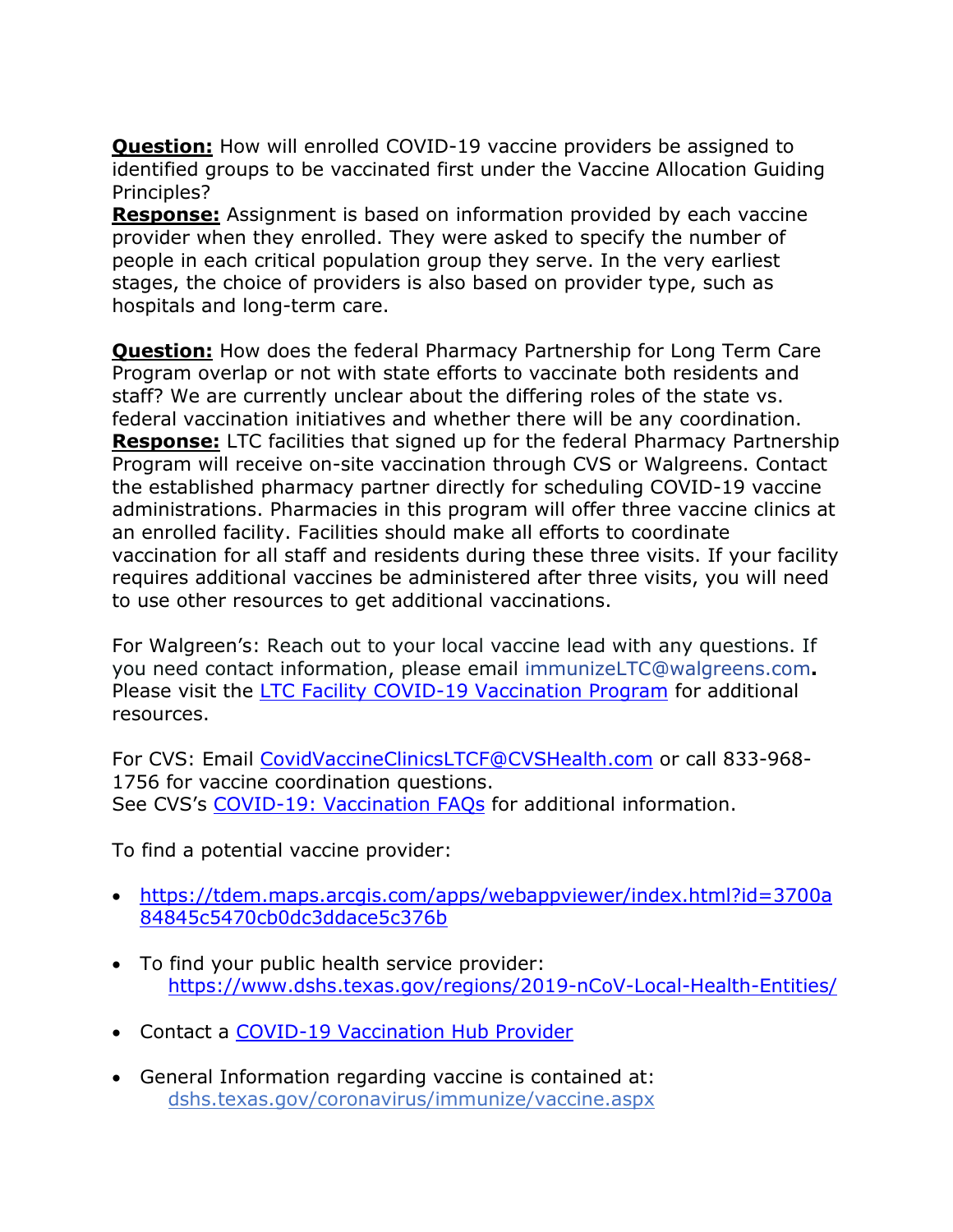LTC facilities enrolled as Texas vaccine providers will receive an allocation of vaccines from the state and will be responsible for administering the vaccine. DSHS will coordinate with providers who registered for both initiatives to determine which initiative will be used for the initial distribution of vaccines.

#### **LTC Populations**

<span id="page-7-1"></span><span id="page-7-0"></span>**Question:** Will the initial vaccine allocation include LTC residents as well as staff? Are resident and staff initiatives (phase 1A) happening concurrently with the initial allotment?

**Response:** LTC staff and residents should receive the vaccine at the same time. The state's Expert Vaccine Allocation Panel (EVAP) will make a final determination on who will receive the vaccine once a specific vaccine is approved under an Emergency Use Authorization (EUA).

Following guidance issued by the CDC's Advisory Committee on Immunization Practices (ACIP), DSHS Commissioner John Hellerstedt approved the EVAP's recommendation to include residents and staff of longterm care facilities in the first tier of Phase 1A.

Per the [COVID-19 Vaccine Allocation Guiding Principles and Health Care](https://www.dshs.state.tx.us/immunize/covid19/COVID_Vaccine_Principles_HCW_Definition.pdf)  [Workers Definition](https://www.dshs.state.tx.us/immunize/covid19/COVID_Vaccine_Principles_HCW_Definition.pdf) (updated 12/17/20) from EVAP:

Phase 1A: Health Care Workers Definition

First Tier

1. Hospital staff working directly with patients who are positive or at high risk for COVID-19. Includes:

a. Physicians, nurses, respiratory therapists, and other support staff (custodial staff, etc.)

b. Additional clinical staff providing supporting laboratory, pharmacy, diagnostic and/or rehabilitation services

2. Long-term care staff working directly with vulnerable residents. Includes: a. Direct care providers at nursing facilities; assisted living facilities; state supported living centers; and community based intermediate care facilities for individuals with an intellectual disability or related condition (ICF/IIDs), regardless of size; and small group home residences (three- and four-person residences) that are owned and operated by a certified Home and Community-based Services (HCS) Medicaid waiver program provider.

b. Physicians, nurses, personal care assistants, custodial, food service staff

3. EMS providers who engage in 9-1-1 emergency services like pre-hospital care and transport

4. Home health care workers, including hospice care and personal assistants, who directly interface with vulnerable and high-risk patients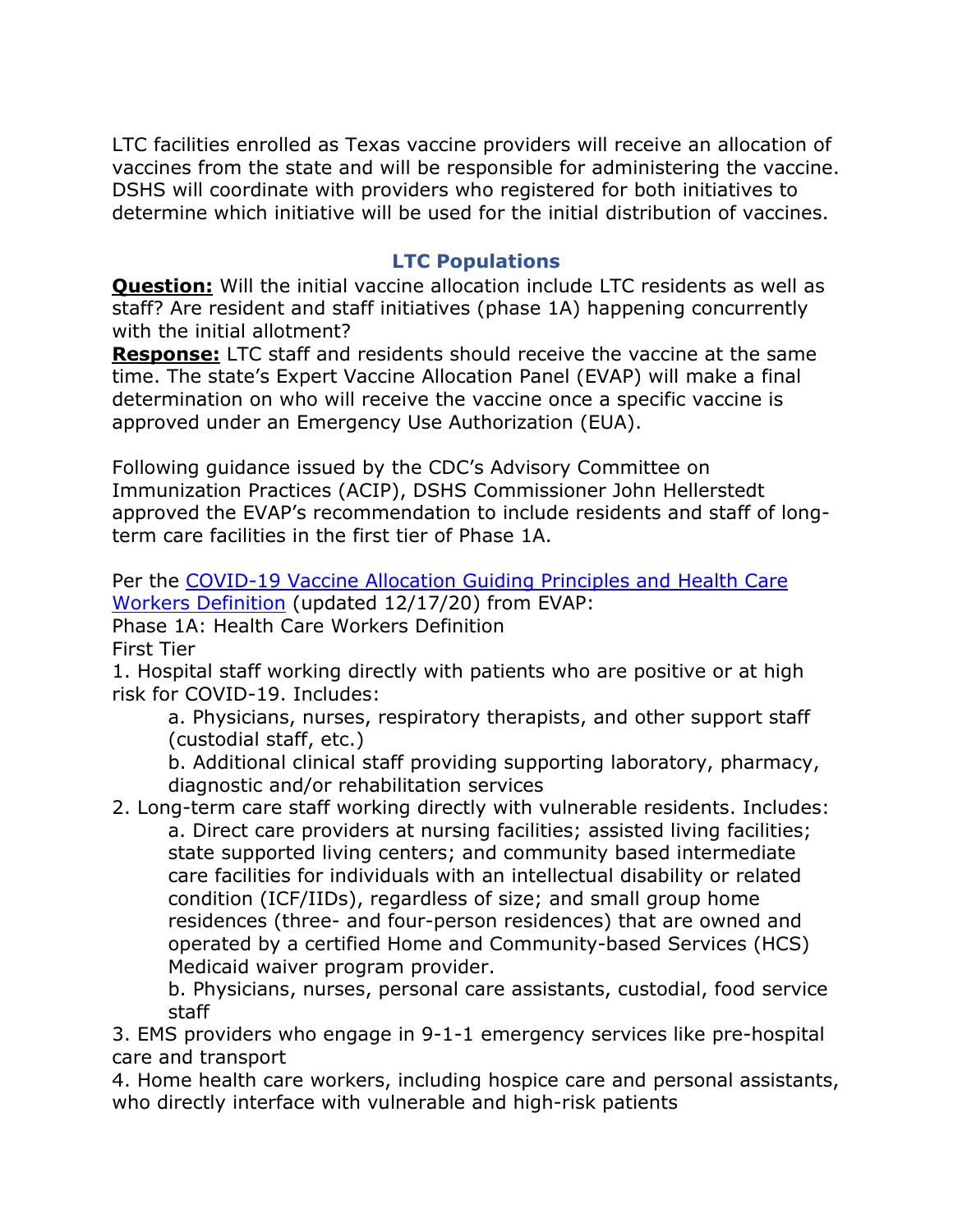5. Residents of long-term care facilities, including residents at nursing facilities; assisted-living facilities; state supported living centers (SSLCs); and community-based intermediate care facilities for individuals with an intellectual disability or related condition (ICFs/IID), regardless of size. Phase 1A also includes individuals in small group home residences (threeand four-person residences) that are owned and operated by certified Home and Community-based Services (HCS) Medicaid waiver program providers.

<span id="page-8-0"></span>**Question:** Does facility "staff" include contractors and consultants? **Response:** Yes, the definition includes contractors and consultants. During registration, facilities and LTC providers were asked to specify the number of people in each critical population group they serve, including health care workers.

<span id="page-8-1"></span>**Question:** Will residents and staff who have recovered from COVID-19 receive the vaccine in the same priority order?

**Response:** Yes. Residents and staff who have recovered from COVID-19 will receive the vaccine in the same priority order as individuals who have not had COVID-19.

<span id="page-8-2"></span>**Question:** Will LTC staff receive the vaccine at the same time as hospital staff?

**Response:** Both LTC staff and hospital staff are in the initial phase to receive the vaccine. Weekly allocations will be made to providers across the state based on the number of doses allocated to the state and the eligible populations.

<span id="page-8-3"></span>**Question:** What about Local IDD Authority (LIDDA) staff, who are service coordinators for persons living in IDD settings?

**Response:** The Expert Vaccine Allocation Panel will make recommendations in the coming weeks on vaccines for non-health care populations.

<span id="page-8-4"></span>**Question:** Can Home and Community-based Services (HCS) group home providers register for the federal Pharmacy Partnership Program? As this will not be the only shipment of doses made available, will they be able to register at a later date?

**Response:** Sign-up for this program is now closed. If the HCS provider or partnering pharmacy can obtain and store vaccine, it can register as a COVID-19 vaccine provider at this link:

[https://enrolltexasiz.dshs.texas.gov/emrlogin.asp.](https://enrolltexasiz.dshs.texas.gov/emrlogin.asp)

If the HCS provider cannot obtain and store vaccines, it can contact its local [health department or DSHS region](https://www.dshs.texas.gov/regions/2019-nCoV-Local-Health-Entities/) to determine options, or work with local pharmacies that have vaccine supply. The provider also should contact its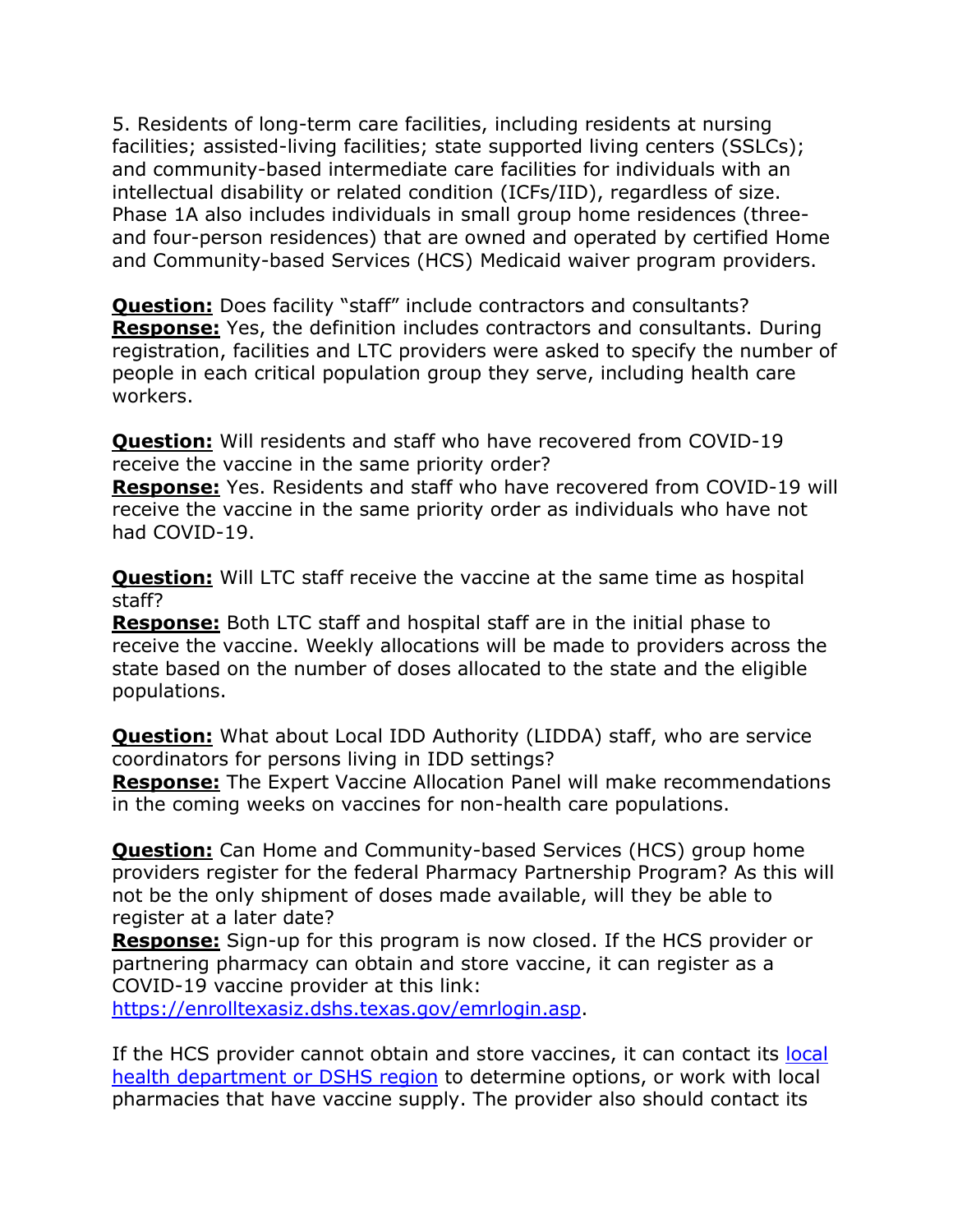HHSC regional office if it experiences difficulties in locating vaccines for staff or residents.

HHSC will notify providers as soon as more information is available. All providers are encouraged to [register for GovDelivery,](https://public.govdelivery.com/accounts/txhhsc/subscriber/new) which is the email system for HHSC notifications.

<span id="page-9-0"></span>**Question:** What other high-risk congregate settings will be prioritized for vaccination, and how will that effort be coordinated? For example, independent senior living and affordable senior housing.

**Response:** At this time, our information is limited to what the Expert Vaccine Allocation Panel (EVAP) has shared, which is subject to change. Here is detail on how EVAP has prioritized vaccine distribution, as of Dec. 27, 2020: [COVID-19 Vaccine Allocation Guiding Principles and Health Care](https://www.dshs.state.tx.us/immunize/covid19/COVID_Vaccine_Principles_HCW_Definition.pdf)  [Workers Definition](https://www.dshs.state.tx.us/immunize/covid19/COVID_Vaccine_Principles_HCW_Definition.pdf) (updated 12/17/20) from EVAP:

Phase 1A: Health Care Workers Definition First Tier

1. Hospital staff working directly with patients who are positive or at high risk for COVID-19. Includes:

a. Physicians, nurses, respiratory therapists and other support staff (custodial staff, etc.)

b. Additional clinical staff providing supporting laboratory, pharmacy, diagnostic and/or rehabilitation services

2. Long-term care staff working directly with vulnerable residents. Includes: a. Direct care providers at nursing homes, assisted living facilities, state supported living centers, and community based intermediate care facilities for individuals with an intellectual disability or related condition (ICF/IIDs) regardless of size and small group home residence settings (three and four-person residences) that are owned and operated by a certified Home and Community-based Services (HCS) Medicaid waiver program provider.

b. Physicians, nurses, personal care assistants, custodial, food service staff

3. EMS providers who engage in 9-1-1 emergency services like pre-hospital care and transport

4. Home health care workers, including hospice care, who directly interface with vulnerable and high-risk patients

5. Residents of long-term care facilities including nursing homes, assisted living facilities, state supported living centers, community based intermediate care facilities for individuals with an intellectual disability or related condition (ICF/IIDs) regardless of size, and small group home residence settings (three and four-person residences) that are owned and operated by a certified Home and Community-based Services (HCS) Medicaid waiver program provider.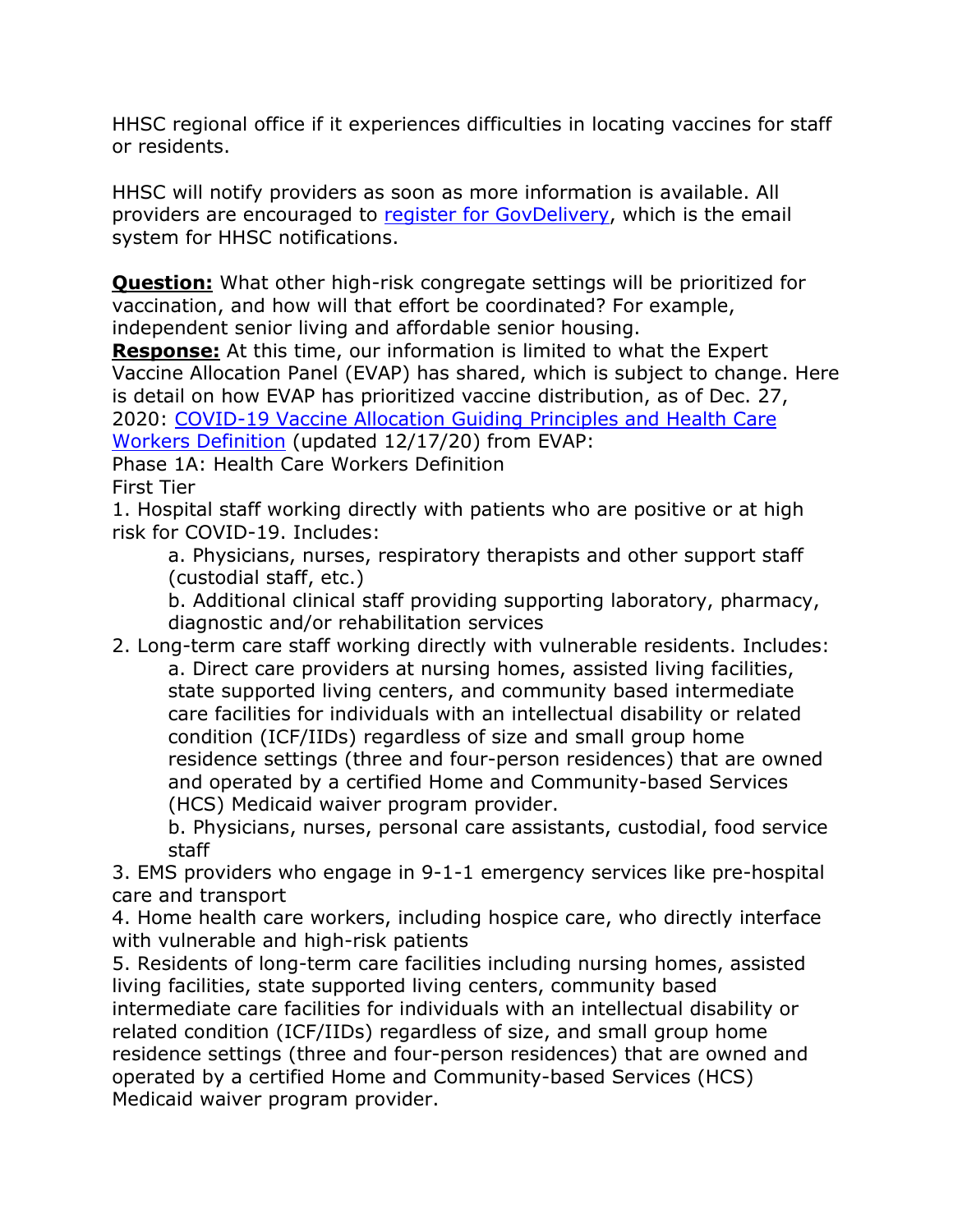Second Tier

1. Staff in outpatient care offices who interact with symptomatic patients. Includes:

a. Physicians, nurses, and other support staff (custodial staff, etc.) b. Clinical staff providing diagnostic, laboratory, and/or rehabilitation services

c. Non 9-1-1 transport for routine care

2. Direct care staff in freestanding emergency medical care facilities and urgent care clinics

3. Community pharmacy staff who may provide direct services to clients, including vaccination or testing for individuals who may have COVID

4. Public health and emergency response staff directly involved in administration of COVID testing and vaccinations

5. Last responders who provide mortuary or death services to decedents with COVID-19. Includes:

a. Embalmers and funeral home workers who have direct contact with decedents

b. Medical examiners and other medical certifiers who have direct contact with decedents

6. School nurses who provide health care to students and teachers

# **Vaccine Planning**

<span id="page-10-1"></span><span id="page-10-0"></span>**Question:** How will vaccinations be scheduled and administered for Phase 1A?

**Response:** It will be up to each pharmacy partner or other vaccinator to work with the facility to schedule its on-site clinic when vaccine supply is available.

<span id="page-10-2"></span>**Question:** Can the COVID-19 vaccine be administered with other vaccines (i.e. influenza vaccine, pneumococcal vaccines)?

**Response**: The COVID-19 vaccine should be administered alone, due to lack of data on safety and efficacy of the COVID-19 vaccine administered with any other vaccine. Providers should try to space out different vaccine administration with a minimum interval of 14 days before or after administration with any other vaccine.

However, mRNA COVID-19 vaccines and other vaccines may be administered within a shorter period in situations where the benefits of vaccination outweigh the potential unknown risks of vaccine coadministration (ex. tetanus vaccine as part of wound management), or to avoid barriers or delays to mRNA COVID-19 vaccination (ex. LTCF residents or healthcare personnel who recently received the influenza vaccine). If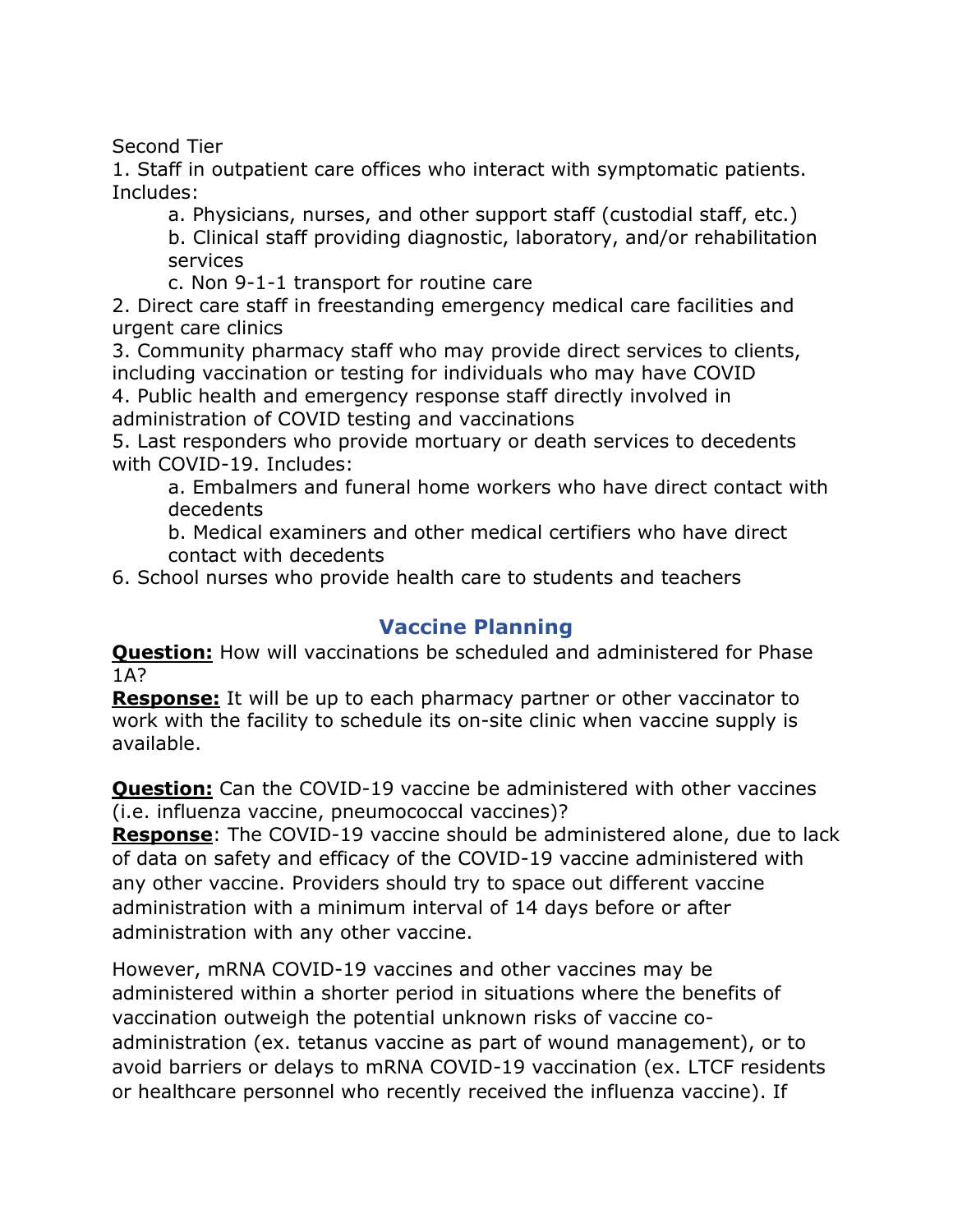mRNA vaccines are administered within 14 days of another vaccine, doses do NOT need to be repeated for either vaccine.

Please see the [CDC's Interim Clinical Considerations for use of mRNA](https://www.cdc.gov/vaccines/covid-19/info-by-product/clinical-considerations.html)  [COVID-19 Vaccines Currently Authorized in the United States](https://www.cdc.gov/vaccines/covid-19/info-by-product/clinical-considerations.html) for more information.

<span id="page-11-0"></span>**Question:** If someone received monoclonal antibodies for treatment of COVID-19, when can they get the vaccine?

**Response**: The CDC recommends deferring the COVID-19 vaccine for at least 90 days for those who received monoclonal antibodies or convalescent plasma as part of their COVID-19 treatment. They also indicate that reinfection is uncommon in the 90 days after initial infection. For more information on COVID-19 vaccines and persons who previously received passive antibody therapy, please see the [CDC's Interim Clinical](https://www.cdc.gov/vaccines/covid-19/info-by-product/clinical-considerations.html)  [Considerations for use of mRNA COVID-19 Vaccines Currently Authorized in](https://www.cdc.gov/vaccines/covid-19/info-by-product/clinical-considerations.html)  [the United States](https://www.cdc.gov/vaccines/covid-19/info-by-product/clinical-considerations.html)

<span id="page-11-1"></span>**Question**: Does the second dose have to be the same type of vaccine or from the same manufacturer of the vaccine as the first dose? **Response**: Yes. The first and second dose should be the same vaccine from the same manufacturer. Results from clinical trials and vaccine studies have not examined the interchangeability of COVID-19 vaccine products.

In exceptional situations in which the first-dose vaccine product cannot be determined or is no longer available, any available mRNA COVID-19 vaccine can be administered at a minimum interval of 28 days between doses to complete the mRNA COVID-19 vaccination series. If two doses of different mRNA COVID-19 vaccine products are administered in these situations (or inadvertently), no additional doses of either product are recommended at this time.

See [Interim Clinical Considerations for Use of mRNA COVID-19 Vaccines](https://www.cdc.gov/vaccines/covid-19/info-by-product/clinical-considerations.html)  [Currently Authorized in the United States](https://www.cdc.gov/vaccines/covid-19/info-by-product/clinical-considerations.html) for more information.

<span id="page-11-2"></span>**Question:** When the pharmacy partners, such as CVS, Walgreens, or HEB staff, come to the facility to vaccinate residents, will they also vaccinate any staff who hadn't already been vaccinated?

**Response:** It will be up to each pharmacy partner or other vaccinator to work with the facility to schedule its on-site clinic when vaccine supply is available.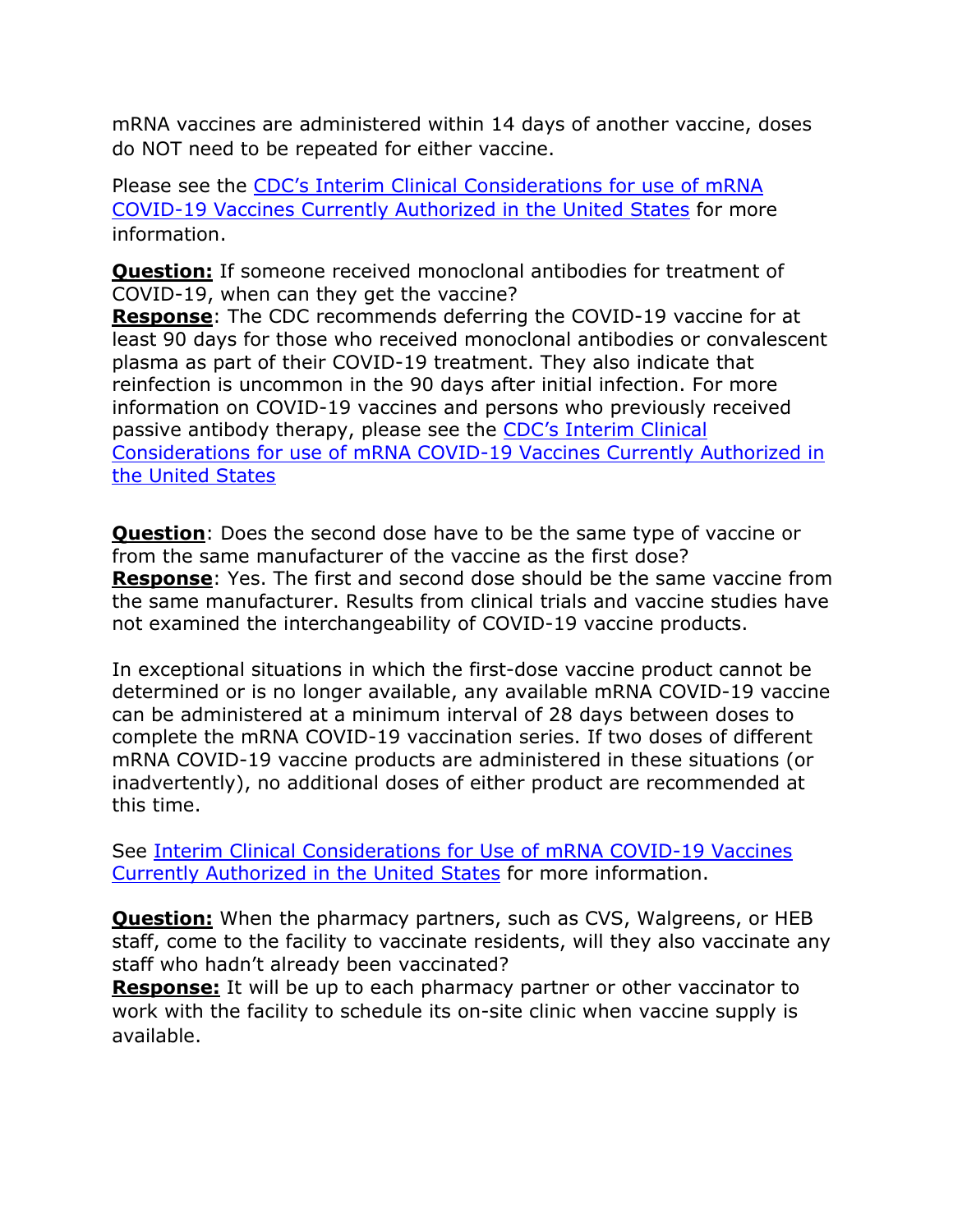<span id="page-12-0"></span>**Question:** What happens if someone misses the 28-day timeline for the 2<sup>nd</sup> dose, such as if they try to get the 2<sup>nd</sup> vaccine on day 29 instead? **Response:** The mRNA COVID-19 vaccine series consist of two doses administered intramuscularly:

- Pfizer-BioNTech (30 µg, 0.3 ml each): 3 weeks (21 days) apart **OR**
- Moderna  $(100 \mu g, 0.5 \text{ ml})$ : 1 month  $(28 \text{ days})$  apart

Second doses administered within a grace period of 4 days earlier than the recommended date for the second dose are still considered valid. Doses inadvertently administered earlier than the grace period do not need to be repeated.

If it is not feasible to adhere to the recommended interval, the second dose may be scheduled for administration up to 6 weeks (42 days) after the first dose. There are limited data on the efficacy of mRNA COVID-19 vaccines administered beyond 42 days. If the second dose is administered beyond these recommended intervals, there is no need to restart the series.

See [Interim Clinical Considerations for Use of mRNA COVID-19 Vaccines](https://www.cdc.gov/vaccines/covid-19/info-by-product/clinical-considerations.html)  [Currently Authorized in the United States](https://www.cdc.gov/vaccines/covid-19/info-by-product/clinical-considerations.html) for more information.

<span id="page-12-1"></span>**Question:** Does DSHS plan to have a uniform consent form for the vaccine? **Response:** According to [CDC](https://www.cdc.gov/vaccines/imz-managers/laws/index.html) and [Texas DSHS,](https://www.dshs.texas.gov/immunize/) there is no federal or state requirement for signed consent relating to immunization. The COVID-19 vaccine only requires informed consent, not written consent. While HHSC does not have a standard consent form, a facility can develop its own, possibly based on the CDC's [Pre-vaccination Checklist for COVID-19.](https://www.cdc.gov/vaccines/covid-19/downloads/pre-vaccination-screening-form.pdf)

Staff and residents and/or resident representatives must be educated on the potential risks and benefits of the vaccine, and then choose to receive the vaccine or not. For residents, documentation in the resident's medical chart should indicate that the resident was provided vaccine education and whether they received the vaccine or not.

Here are vaccine fact sheets for health care providers, as well as for the recipient of the vaccine and/or caregiver:

- [Pfizer-BioNTech COVID-19 vaccine fact sheet for recipients and](https://www.fda.gov/media/144414/download)  [caregivers](https://www.fda.gov/media/144414/download)
- [Moderna COVID-19 vaccine fact sheet for recipients and](https://www.fda.gov/media/144638/download) caregivers

Furthermore, since all doses of COVID-19 are required to be reported into ImmTrac, staff members can request a record of their immunizations [through DSHS](https://www.dshs.texas.gov/immunize/immunization-records.aspx#:%7E:text=ImmTrac2%2C%20the%20Texas%20Immunization%20Registry&text=Only%20doctors%2C%20schools%2C%20child%2D,including%20parents%20or%20legal%20guardians.) for their own records.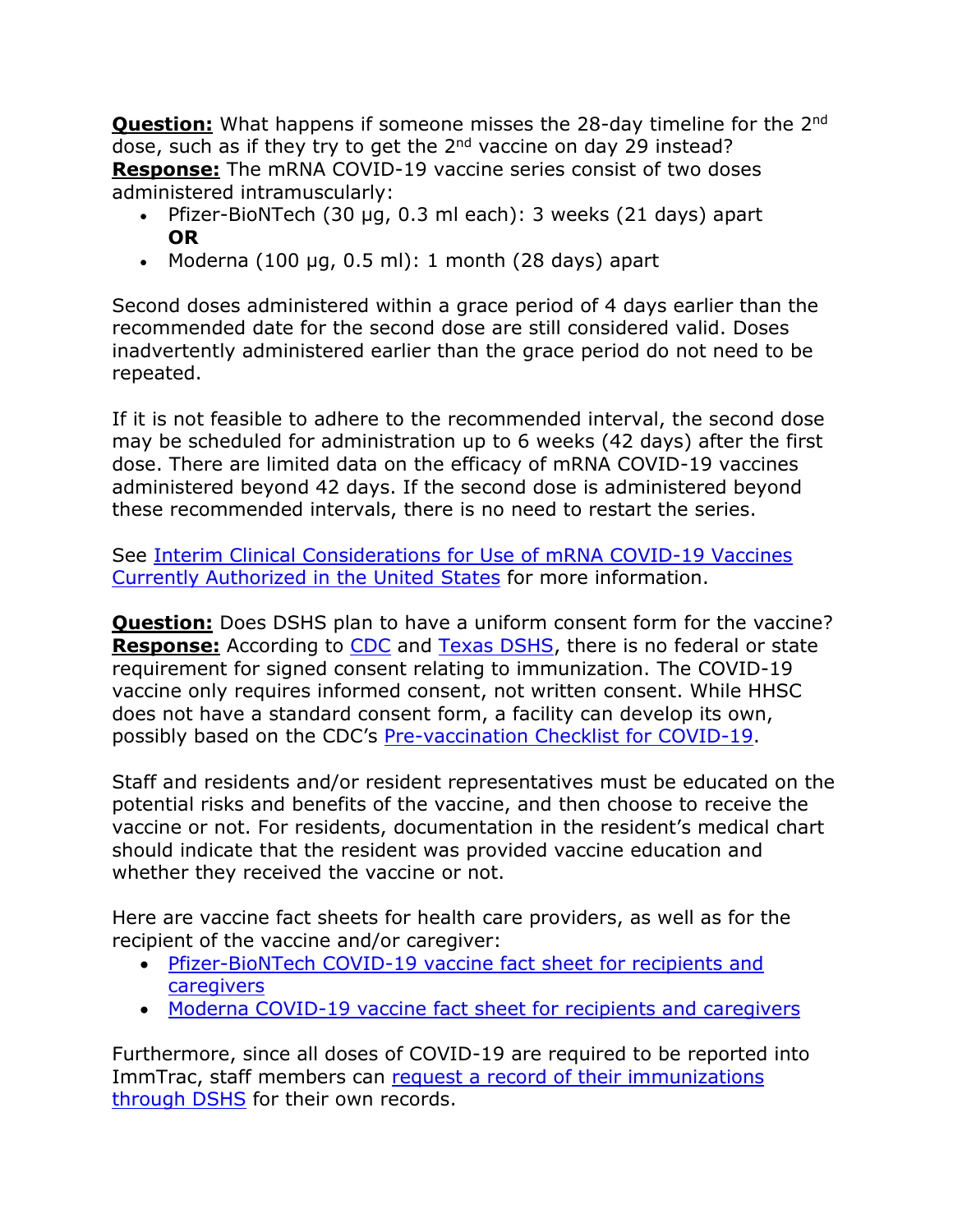<span id="page-13-0"></span>**Question:** Will the vaccine be a one-time vaccination or be something that needs to be repeated annually?

**Response:** We do not know at this time how long the effects of the vaccine, or immune response to the vaccine, will last or if a booster will be needed. CDC is still trying to determine how long immunity lasts from acquiring COVID-19 naturally. The average duration of immunity is thought to be at least 90 days.

<span id="page-13-1"></span>**Question:** Does DSHS plan to adjust guidance based on vaccines, i.e., guidelines on cohorting, staffing, and other precautions? Some residents and staff will refuse, so how does that impact guidance on quarantine? What if staff refuse because of a physician saying it's contraindicated? For example, do staff who refuse to vaccinate need to follow more stringent PPE requirements? Would residents who refuse to vaccinate need to follow all current precautions, such as masks, physical distancing, and quarantine? **Response:** DSHS and the CDC will continue to evaluate what precautions are needed. At this time, our public health partners do not recommend lessening current precautions.

CDC currently recommends that vaccinated persons continue to follow public health guidance (masks, distancing, avoiding crowds, hand hygiene, etc.) to protect themselves and others, given the limited information on how much the vaccine might reduce transmission and how long its protection lasts. CDC also states that the vaccine does not get people out of quarantine.

See [Interim Clinical Considerations for Use of mRNA COVID-19 Vaccines](https://www.cdc.gov/vaccines/covid-19/info-by-product/clinical-considerations.html)  [Currently Authorized in the United States](https://www.cdc.gov/vaccines/covid-19/info-by-product/clinical-considerations.html) for more information.

<span id="page-13-2"></span>**Question:** If someone participated in the clinical trials and received the vaccine instead of a placebo, do they need to receive the vaccine now? **Response:** No, an individual who received the vaccine in the clinical trials does not need to also receive the vaccine now.

<span id="page-13-3"></span>**Question:** Based on the CDC quidance to hold off tuberculin skin test (TST) for 4 weeks and prioritizing vaccine, is HHSC providing some guidance around this?

**Response**: The Texas Administrative Code (TAC) for [Assisted Living](https://texreg.sos.state.tx.us/public/readtac$ext.TacPage?sl=T&app=9&p_dir=F&p_rloc=194901&p_tloc=44586&p_ploc=29602&pg=4&p_tac=&ti=26&pt=1&ch=553&rl=41)  [Facilities](https://texreg.sos.state.tx.us/public/readtac$ext.TacPage?sl=T&app=9&p_dir=F&p_rloc=194901&p_tloc=44586&p_ploc=29602&pg=4&p_tac=&ti=26&pt=1&ch=553&rl=41) and [Nursing Facilities,](https://texreg.sos.state.tx.us/public/readtac$ext.TacPage?sl=R&app=9&p_dir=&p_rloc=&p_tloc=&p_ploc=&pg=1&p_tac=&ti=26&pt=1&ch=554&rl=1601) the [State Operations Manual for](https://www.cms.gov/Regulations-and-Guidance/Guidance/Manuals/downloads/som107ap_j_intermcare.pdf)  [Intermediate Care Facilities for Individuals with Intellectual Disabilities](https://www.cms.gov/Regulations-and-Guidance/Guidance/Manuals/downloads/som107ap_j_intermcare.pdf) and [PL 20-25: Revised Recommendations for Tuberculosis Screening, Testing,](https://apps.hhs.texas.gov/providers/communications/2020/letters/PL2020-25.pdf)  [and Treatment of Health Care Personnel](https://apps.hhs.texas.gov/providers/communications/2020/letters/PL2020-25.pdf) provide important information on Tuberculosis (TB) screening and testing requirements for residents and health care personnel at long-term care facilities.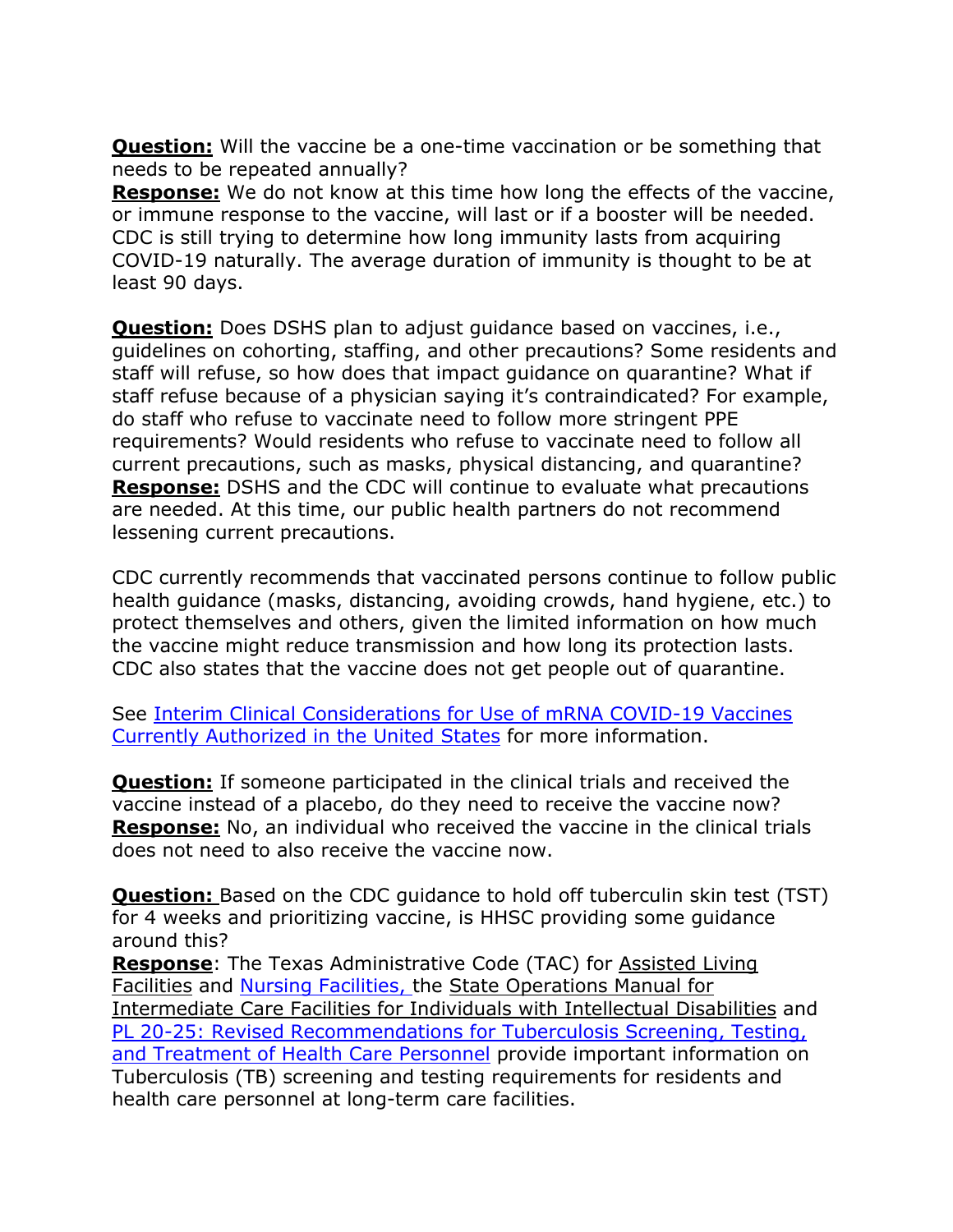#### **TB Screening and Testing for healthcare personnel and residents:**

For new health care personnel:

• Conduct and document a TB test, TB risk assessment, and a TB symptom evaluation at hiring as a baseline reference.

For new resident admissions:

• The facility must screen all residents at admission in accordance with the attending physician's recommendations and current CDC guidelines. Residents are not required to be tested for TB upon admission to an LTC facility.

For current health care personnel:

- TB testing for health care personnel is recommended only when there is known TB exposure or ongoing TB transmission at a facility or agency.
- Annual TB symptom evaluation is recommended for personnel with untreated latent TB infection (LTBI) and should be considered for certain groups at increased occupational risk for TB exposure or in a setting where TB transmission has occurred.
- Treatment is encouraged for all health care personnel with untreated LTBI.
- Annual TB education for health care personnel should include the following topics:
	- o TB risk factors;
	- o Signs and symptoms of TB disease; and
	- o TB infection control policies and procedures.

For current residents:

- TB testing should be considered, in consultation with the resident's attending physician, only if the resident displays signs or symptoms of TB, if there is a known TB exposure, or ongoing transmission of TB at the facility.
- Whether or not a resident is tested for TB, as well as the type of TB test to be used, should be determined by the attending physician's recommendations.
- The resident has the right to refuse TB testing.

#### **How TB Testing Applies to the COVID-19 Vaccine:**

The CDC does not have data to inform the impact of the COVID-19 mRNA vaccines on either the TST or IGRA TB tests for infection. Due to the lack of data, the CDC has issued [new guidance on the interpretation of TB test](https://www.cdc.gov/vaccines/covid-19/info-by-product/clinical-considerations.html)  [results in vaccinated persons,](https://www.cdc.gov/vaccines/covid-19/info-by-product/clinical-considerations.html) and clinical considerations on administering the COVID-19 vaccine to individuals who also need to be screened and tested for TB.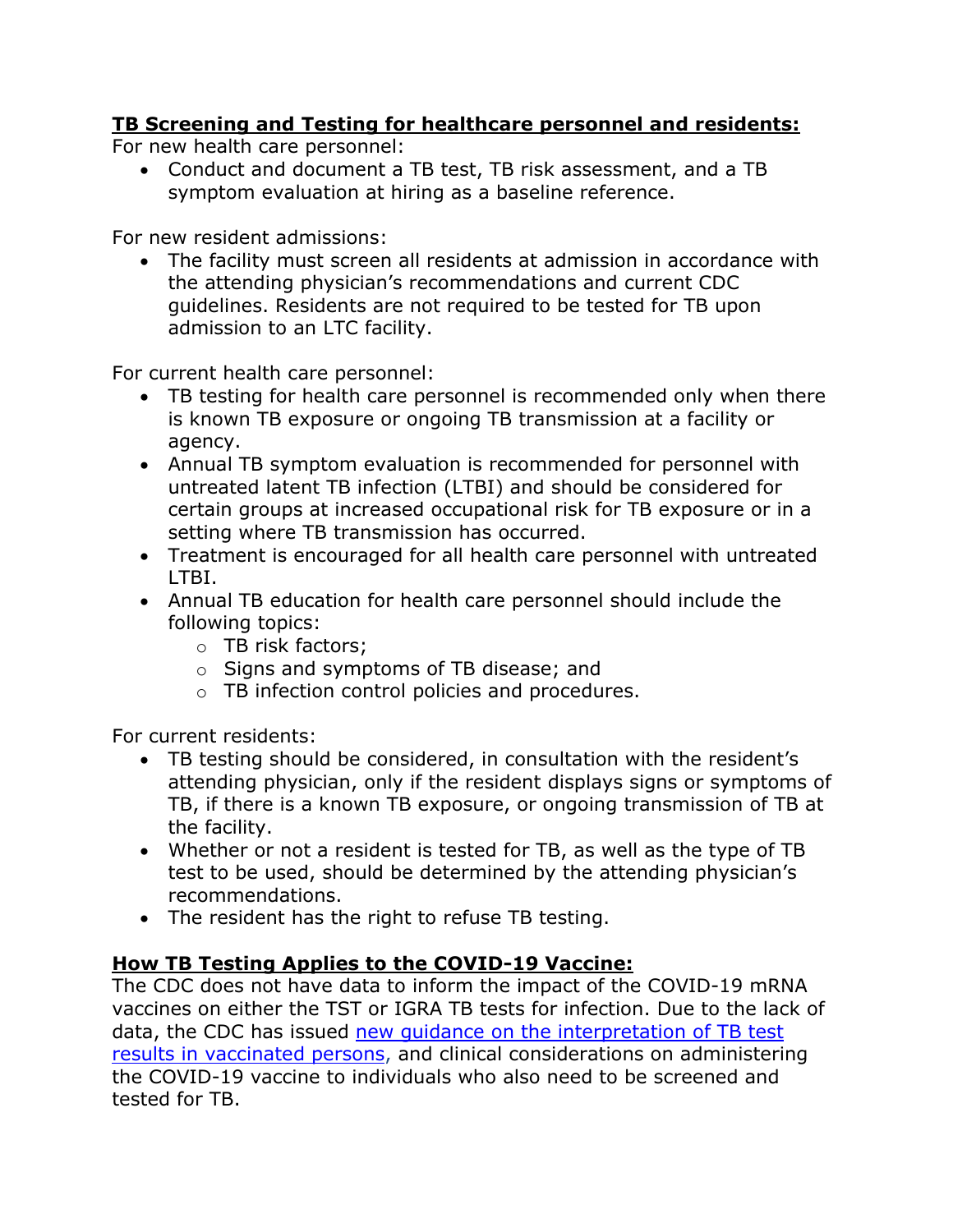<span id="page-15-0"></span>**Question:** If a person doesn't have insurance, will they still be able to be vaccinated? How will that work?

**Response:** Yes, vaccine providers have all signed an agreement to provide the COVID-19 vaccine at no cost to the individual regardless of insurance status.

#### **Vaccine Safety**

<span id="page-15-2"></span><span id="page-15-1"></span>**Question:** A fever is a known side effect of the vaccine. If someone gets the vaccine and then has a fever, would that mean that they fail screening and would have to be quarantined?

**Response:** Per the [ALF COVID-19 Emergency Response Rule,](https://hhs.texas.gov/sites/default/files/documents/doing-business-with-hhs/provider-portal/long-term-care/alf-covid-19-response-emergency-rule.pdf) [ICF/IID](https://hhs.texas.gov/sites/default/files/documents/doing-business-with-hhs/providers/long-term-care/icf/icf-covid-19-response-emergency-rule.pdf)  [Emergency Response Rule,](https://hhs.texas.gov/sites/default/files/documents/doing-business-with-hhs/providers/long-term-care/icf/icf-covid-19-response-emergency-rule.pdf) and [NF COVID-19 Response Emergency](https://hhs.texas.gov/sites/default/files/documents/doing-business-with-hhs/provider-portal/long-term-care/nf/nursing-facility-covid-19-response-emergency-rule.pdf)  [Response Rule](https://hhs.texas.gov/sites/default/files/documents/doing-business-with-hhs/provider-portal/long-term-care/nf/nursing-facility-covid-19-response-emergency-rule.pdf), any staff member or visitor with a fever ≥100.4° Fahrenheit cannot be allowed into the facility.

If the staff member is showing signs/symptoms that might be from either COVID-19 infection or vaccination, such as temperature of 100°F or higher, fatigue, headache, chills, myalgia, or respiratory symptoms, the staff member should be evaluated. Per the [CDC,](https://www.cdc.gov/coronavirus/2019-ncov/hcp/post-vaccine-considerations-healthcare-personnel.html) staff who meet the following criteria can be considered for return to work without viral testing for COVID-19:

- Feel well enough and are willing to work and
- Are afebrile (fever in health care setting is defined as a temperature of 100.0°F or higher) and
- Systemic signs and symptoms are limited only to those observed following COVID-19 vaccination (i.e., do NOT have other signs and symptoms of COVID-9 such as cough, shortness of breath, sore throat or change in smell or taste.)

If symptomatic staff return to work, they should be advised to contact occupational health services (or another designated individual) if symptoms are not improving or persist for more than 2 days. Pending further evaluation, symptomatic staff whose symptoms persist for more than 2 days should be excluded from work, and viral testing should be considered. If feasible, viral testing could be considered for symptomatic staff earlier to increase confidence in the cause of their symptoms.

Please see the [Post Vaccine Considerations for Healthcare Personnel](https://www.cdc.gov/coronavirus/2019-ncov/hcp/post-vaccine-considerations-healthcare-personnel.html) for more information on how to monitor staff who receive the COVID-19 vaccine.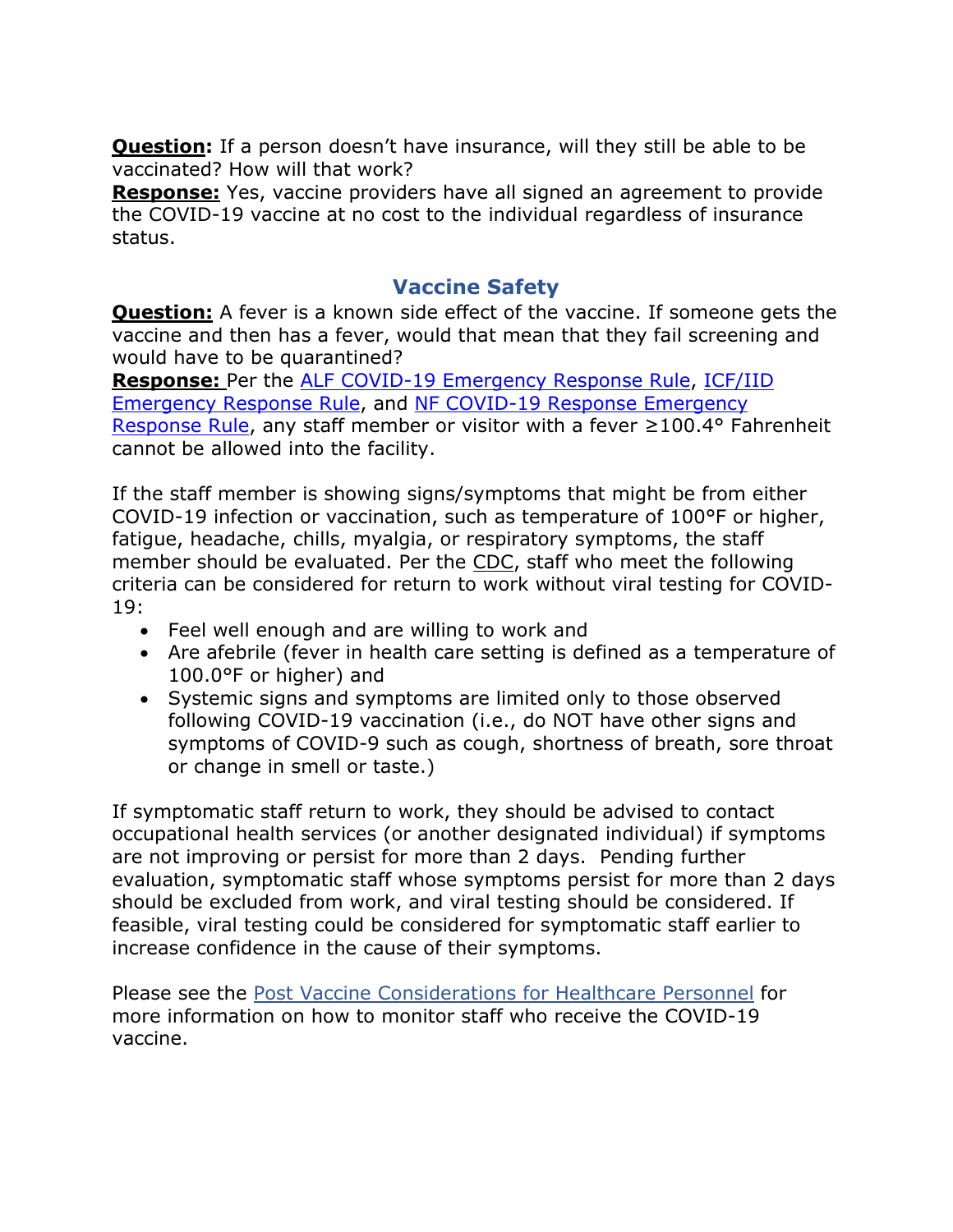<span id="page-16-0"></span>**Question:** Is it safe to give the vaccine to residents or staff with active COVID-19 infection or those in quarantine because of possible exposure? Can a resident get vaccinated if the resident previously had COVID-19? **Response:** In general, vaccinations are not administered to individuals with moderate to severe illness from infection. The following are recommendations specific to the mRNA COVID-19 vaccines:

- People have been exposed to COVID-19 or are in quarantine: For the general public, those who have been exposed to COVID-19 should wait until after their quarantine period ends to receive the vaccine. However, residents in quarantine in a LTC facility, or any other congregate setting, can be vaccinated since they are already being visited by a health care provider.
- People who have COVID-19: Vaccination of persons with known current COVID-19 infection should be deferred until the person has recovered from the acute illness – if the person had symptoms, and [criteria](https://www.cdc.gov/coronavirus/2019-ncov/hcp/disposition-in-home-patients.html) have been met to discontinue isolation.
- People with a history of COVID-19: While there is no recommended minimum interval between infection and vaccination, [current](https://www.cdc.gov/coronavirus/2019-ncov/hcp/duration-isolation.html)  [evidence](https://www.cdc.gov/coronavirus/2019-ncov/hcp/duration-isolation.html) suggests that reinfection is uncommon in the 90 days after initial infection. Thus, persons with documented COVID-19 infection in the preceding 90 days can delay vaccination until near the end of this period, if desired. However, delaying the vaccination for the full 90 days is not required in this case.

See [Interim Clinical Considerations for Use of mRNA COVID-19 Vaccines](https://www.cdc.gov/vaccines/covid-19/info-by-product/clinical-considerations.html)  [Currently Authorized in the United States](https://www.cdc.gov/vaccines/covid-19/info-by-product/clinical-considerations.html) for more information.

<span id="page-16-1"></span>**Question:** What safety precautions should we be aware of? Are there any individuals who should NOT get the COVID-19 vaccine?

**Response**: Persons with a history of an immediate allergic reaction of any severity to an mRNA COVID-19 vaccine or any of its components might be at greater risk for anaphylaxis upon re-exposure to either of the currently authorized mRNA COVID-19 vaccines. An immediate allergic reaction to a vaccine or medication is defined as any hypersensitivity-related signs or symptoms such as urticaria, angioedema, respiratory distress (e.g., wheezing, stridor), or anaphylaxis that occur within four hours following administration.

CDC considers a history of the following to be a contraindication to vaccination with both the Pfizer-BioNTech and Moderna COVID-19 vaccines:

• Severe allergic reaction (e.g., anaphylaxis) after a previous dose of an mRNA COVID-19 vaccine or any of its components